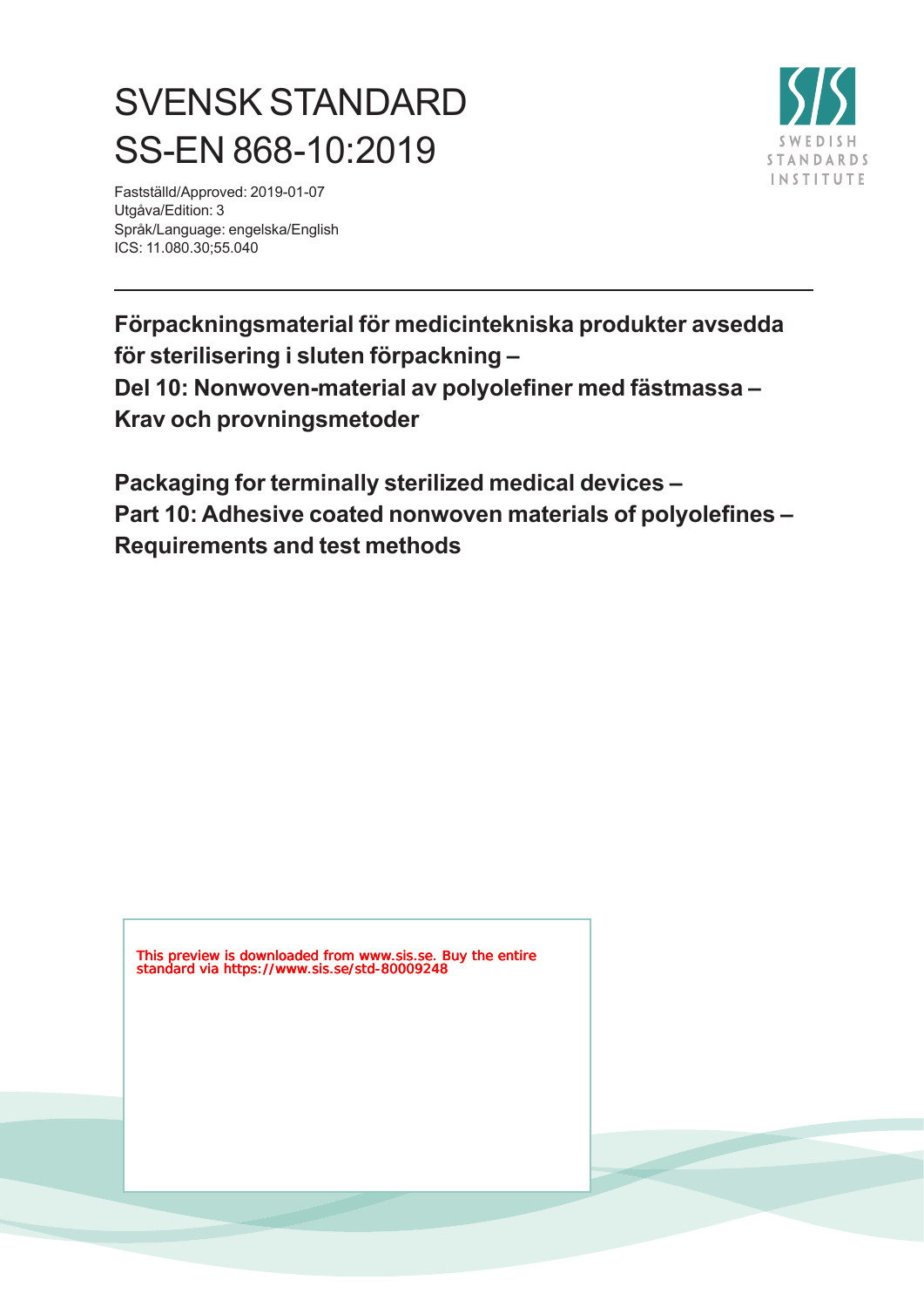# Standarder får världen att fungera

*SIS (Swedish Standards Institute) är en fristående ideell förening med medlemmar från både privat och offentlig sektor. Vi är en del av det europeiska och globala nätverk som utarbetar internationella standarder. Standarder är dokumenterad kunskap utvecklad av framstående aktörer inom industri, näringsliv och samhälle och befrämjar handel över gränser, bidrar till att processer och produkter blir säkrare samt effektiviserar din verksamhet.* 

#### **Delta och påverka**

Som medlem i SIS har du möjlighet att påverka framtida standarder inom ditt område på nationell, europeisk och global nivå. Du får samtidigt tillgång till tidig information om utvecklingen inom din bransch.

#### **Ta del av det färdiga arbetet**

Vi erbjuder våra kunder allt som rör standarder och deras tillämpning. Hos oss kan du köpa alla publikationer du behöver – allt från enskilda standarder, tekniska rapporter och standardpaket till handböcker och onlinetjänster. Genom vår webbtjänst e-nav får du tillgång till ett lättnavigerat bibliotek där alla standarder som är aktuella för ditt företag finns tillgängliga. Standarder och handböcker är källor till kunskap. Vi säljer dem.

#### **Utveckla din kompetens och lyckas bättre i ditt arbete**

Hos SIS kan du gå öppna eller företagsinterna utbildningar kring innehåll och tillämpning av standarder. Genom vår närhet till den internationella utvecklingen och ISO får du rätt kunskap i rätt tid, direkt från källan. Med vår kunskap om standarders möjligheter hjälper vi våra kunder att skapa verklig nytta och lönsamhet i sina verksamheter.

**Vill du veta mer om SIS eller hur standarder kan effektivisera din verksamhet är du välkommen in på www.sis.se eller ta kontakt med oss på tel 08-555 523 00.**

## Standards make the world go round

*SIS (Swedish Standards Institute) is an independent non-profit organisation with members from both the private and public sectors. We are part of the European and global network that draws up international standards. Standards consist of documented knowledge developed by prominent actors within the industry, business world and society. They promote cross-border trade, they help to make processes and products safer and they streamline your organisation.*

#### **Take part and have influence**

As a member of SIS you will have the possibility to participate in standardization activities on national, European and global level. The membership in SIS will give you the opportunity to influence future standards and gain access to early stage information about developments within your field.

#### **Get to know the finished work**

We offer our customers everything in connection with standards and their application. You can purchase all the publications you need from us - everything from individual standards, technical reports and standard packages through to manuals and online services. Our web service e-nav gives you access to an easy-to-navigate library where all standards that are relevant to your company are available. Standards and manuals are sources of knowledge. We sell them.

#### **Increase understanding and improve perception**

With SIS you can undergo either shared or in-house training in the content and application of standards. Thanks to our proximity to international development and ISO you receive the right knowledge at the right time, direct from the source. With our knowledge about the potential of standards, we assist our customers in creating tangible benefit and profitability in their organisations.

**If you want to know more about SIS, or how standards can streamline your organisation, please visit www.sis.se or contact us on phone +46 (0)8-555 523 00**



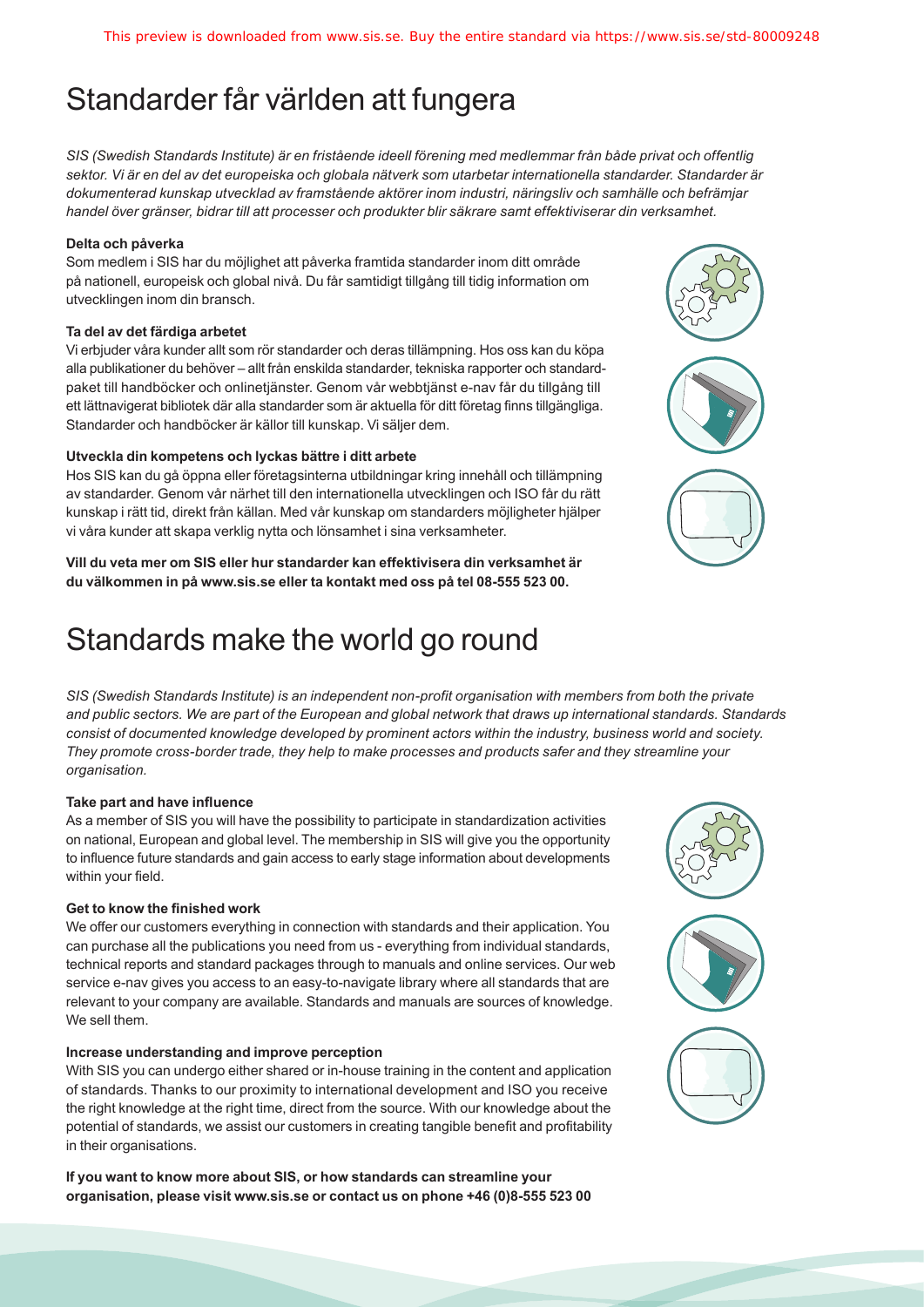Europastandarden EN 868-10:2018 gäller som svensk standard. Detta dokument innehåller den officiella engelska versionen av EN 868-10:2018.

Denna standard ersätter SS-EN 868-10:2009, utgåva 2.

The European Standard EN 868-10:2018 has the status of a Swedish Standard. This document contains the official version of EN 868-10:2018.

This standard supersedes the SS-EN 868-10:2009, edition 2.

© Copyright / Upphovsrätten till denna produkt tillhör SIS, Swedish Standards Institute, Stockholm, Sverige. Användningen av denna produkt regleras av slutanvändarlicensen som återfinns i denna produkt, se standardens sista sidor.

© Copyright SIS, Swedish Standards Institute, Stockholm, Sweden. All rights reserved. The use of this product is governed by the end-user licence for this product. You will find the licence in the end of this document.

*Upplysningar om sakinnehållet i standarden lämnas av SIS, Swedish Standards Institute, telefon 08-555 520 00. Standarder kan beställas hos SIS som även lämnar allmänna upplysningar om svensk och utländsk standard.*

*Information about the content of the standard is available from the Swedish Standards Institute (SIS), telephone +46 8 555 520 00. Standards may be ordered from SIS, who can also provide general information about Swedish and foreign standards.*

Denna standard är framtagen av kommittén för Rengöring, desinfektion och sterilisering, SIS / TK 349.

Har du synpunkter på innehållet i den här standarden, vill du delta i ett kommande revideringsarbete eller vara med och ta fram andra standarder inom området? Gå in på www.sis.se - där hittar du mer information.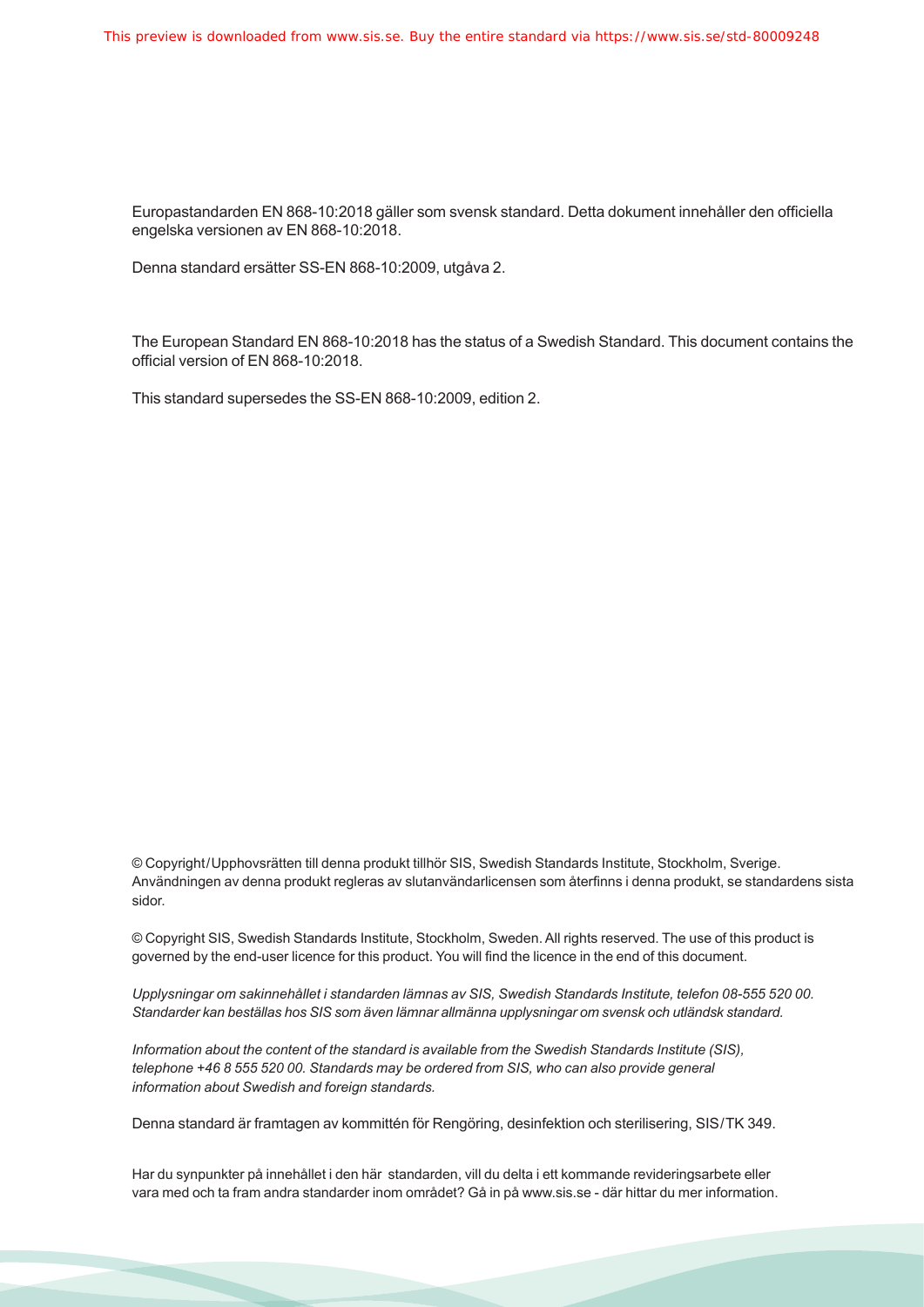This preview is downloaded from www.sis.se. Buy the entire standard via https://www.sis.se/std-80009248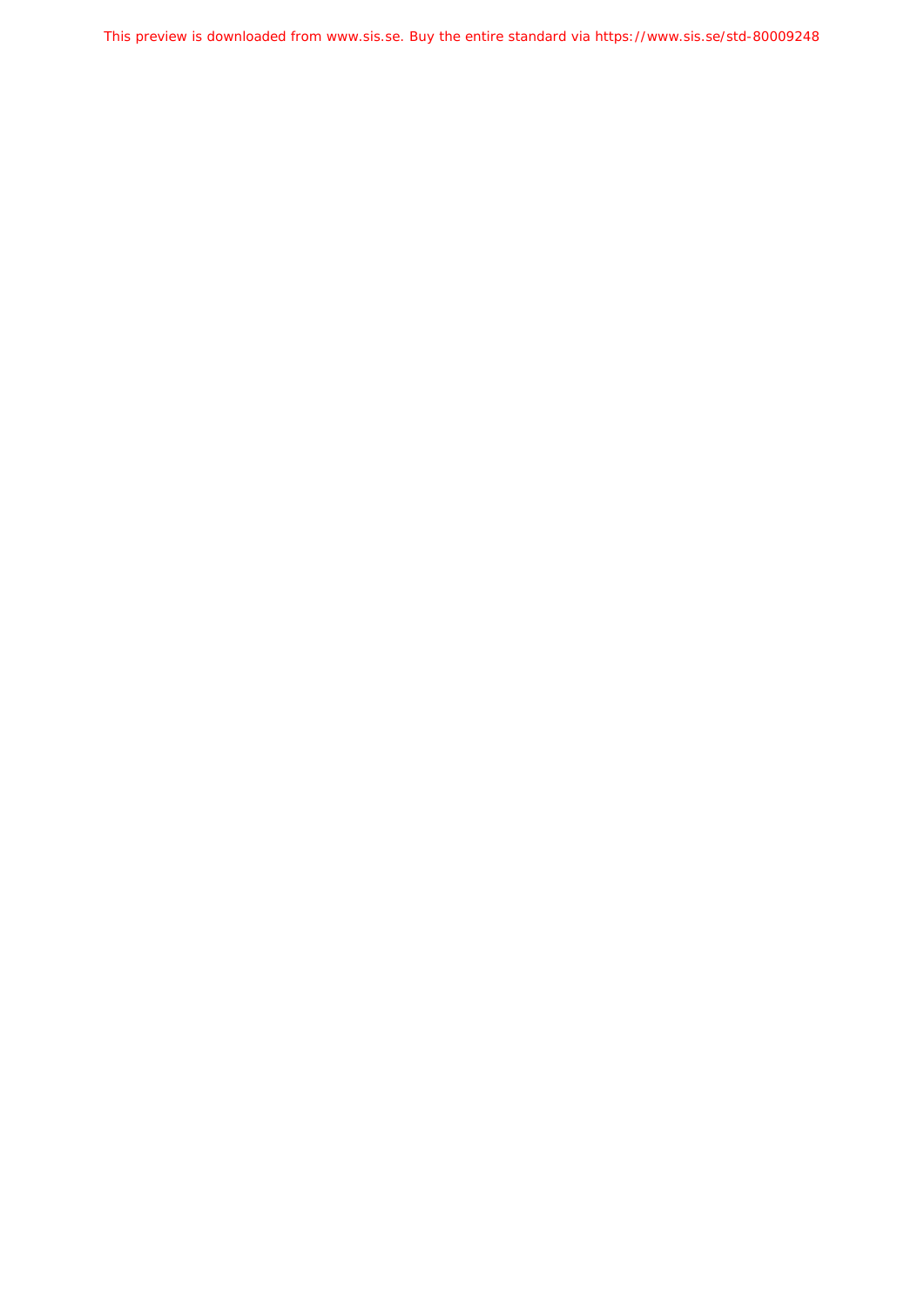# EUROPEAN STANDARD NORME EUROPÉENNE EUROPÄISCHE NORM

## **EN 868-10**

December 2018

ICS 11.080.30 Supersedes EN 868-10:2009

English Version

## Packaging for terminally sterilized medical devices - Part 10: Adhesive coated nonwoven materials of polyolefines - Requirements and test methods

Matériaux et systèmes d'emballage pour les dispositifs médicaux stérilisés au stade terminal - Partie 10 : Matériaux non tissés à base de polyoléfines enduits d'adhésif - Exigences et méthodes d'essai

 Verpackungen für in der Endverpackung zu sterilisierende Medizinprodukte - Teil 10: Klebemittelbeschichtete Faservliesmaterialien aus Polyolefinen - Anforderungen und Prüfverfahren

This European Standard was approved by CEN on 19 October 2018.

CEN members are bound to comply with the CEN/CENELEC Internal Regulations which stipulate the conditions for giving this European Standard the status of a national standard without any alteration. Up-to-date lists and bibliographical references concerning such national standards may be obtained on application to the CEN-CENELEC Management Centre or to any CEN member.

This European Standard exists in three official versions (English, French, German). A version in any other language made by translation under the responsibility of a CEN member into its own language and notified to the CEN-CENELEC Management Centre has the same status as the official versions.

CEN members are the national standards bodies of Austria, Belgium, Bulgaria, Croatia, Cyprus, Czech Republic, Denmark, Estonia, Finland, Former Yugoslav Republic of Macedonia, France, Germany, Greece, Hungary, Iceland, Ireland, Italy, Latvia, Lithuania, Luxembourg, Malta, Netherlands, Norway, Poland, Portugal, Romania, Serbia, Slovakia, Slovenia, Spain, Sweden, Switzerland, Turkey and United Kingdom.



EUROPEAN COMMITTEE FOR STANDARDIZATION COMITÉ EUROPÉEN DE NORMALISATION EUROPÄISCHES KOMITEE FÜR NORMUNG

**CEN-CENELEC Management Centre: Rue de la Science 23, B-1040 Brussels**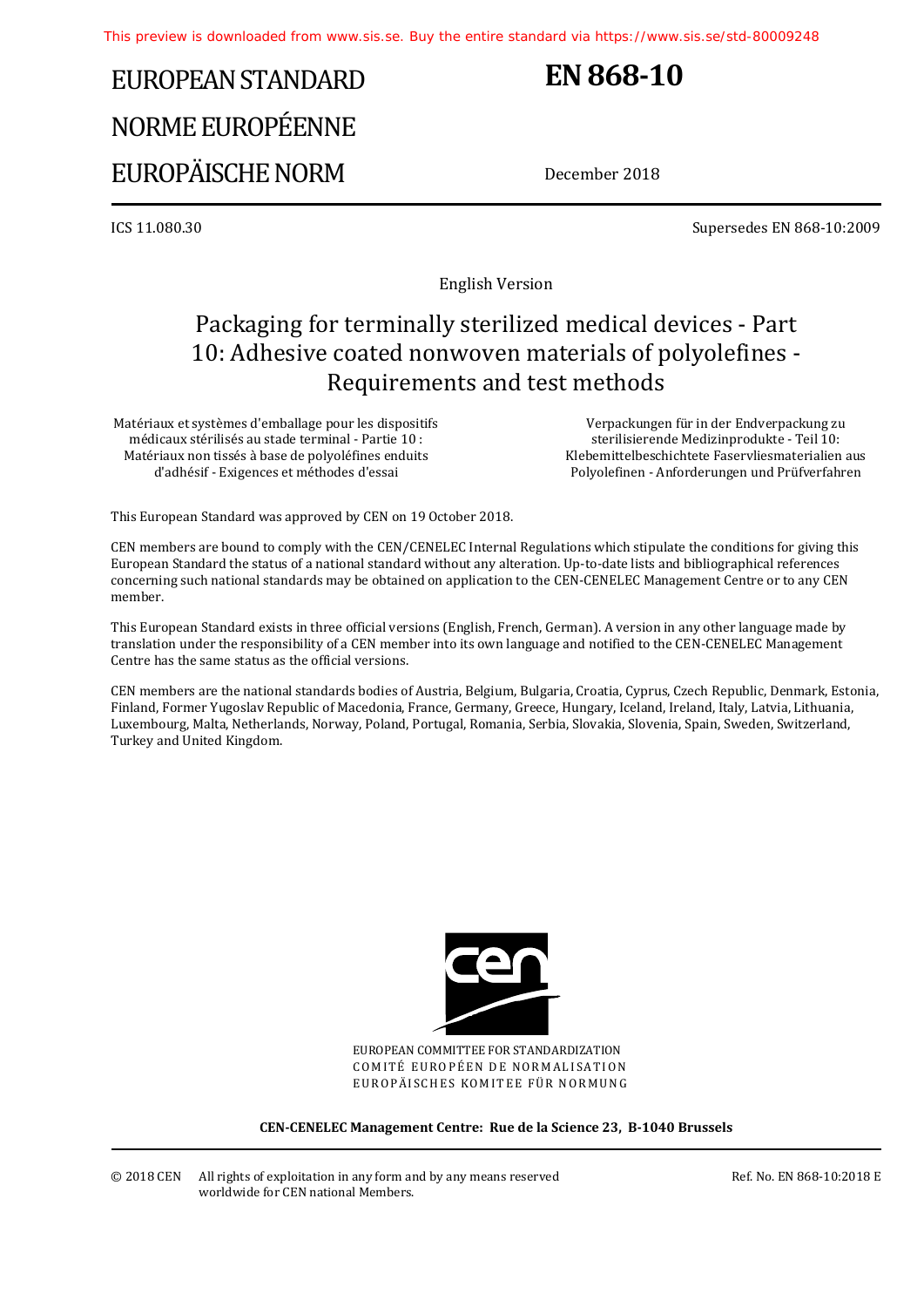## **Contents**

| 1                                                                                    | $\textbf{Scope}\xspace_{\textcolor{red}{\textbf{5}}} \textbf{scope}\xspace_{\textcolor{red}{\textbf{5}}} \textbf{5}$ |  |
|--------------------------------------------------------------------------------------|----------------------------------------------------------------------------------------------------------------------|--|
| $\mathbf{2}$                                                                         |                                                                                                                      |  |
| 3                                                                                    |                                                                                                                      |  |
| $\overline{\mathbf{4}}$                                                              |                                                                                                                      |  |
| $\overline{5}$                                                                       |                                                                                                                      |  |
| Annex A (informative) Details of significant technical changes between this European |                                                                                                                      |  |
|                                                                                      | Annex B (normative) Method for the determination of mass per unit area of uncoated                                   |  |
|                                                                                      | Annex C (normative) Method for the determination of seal strength and mode of specimen                               |  |
|                                                                                      |                                                                                                                      |  |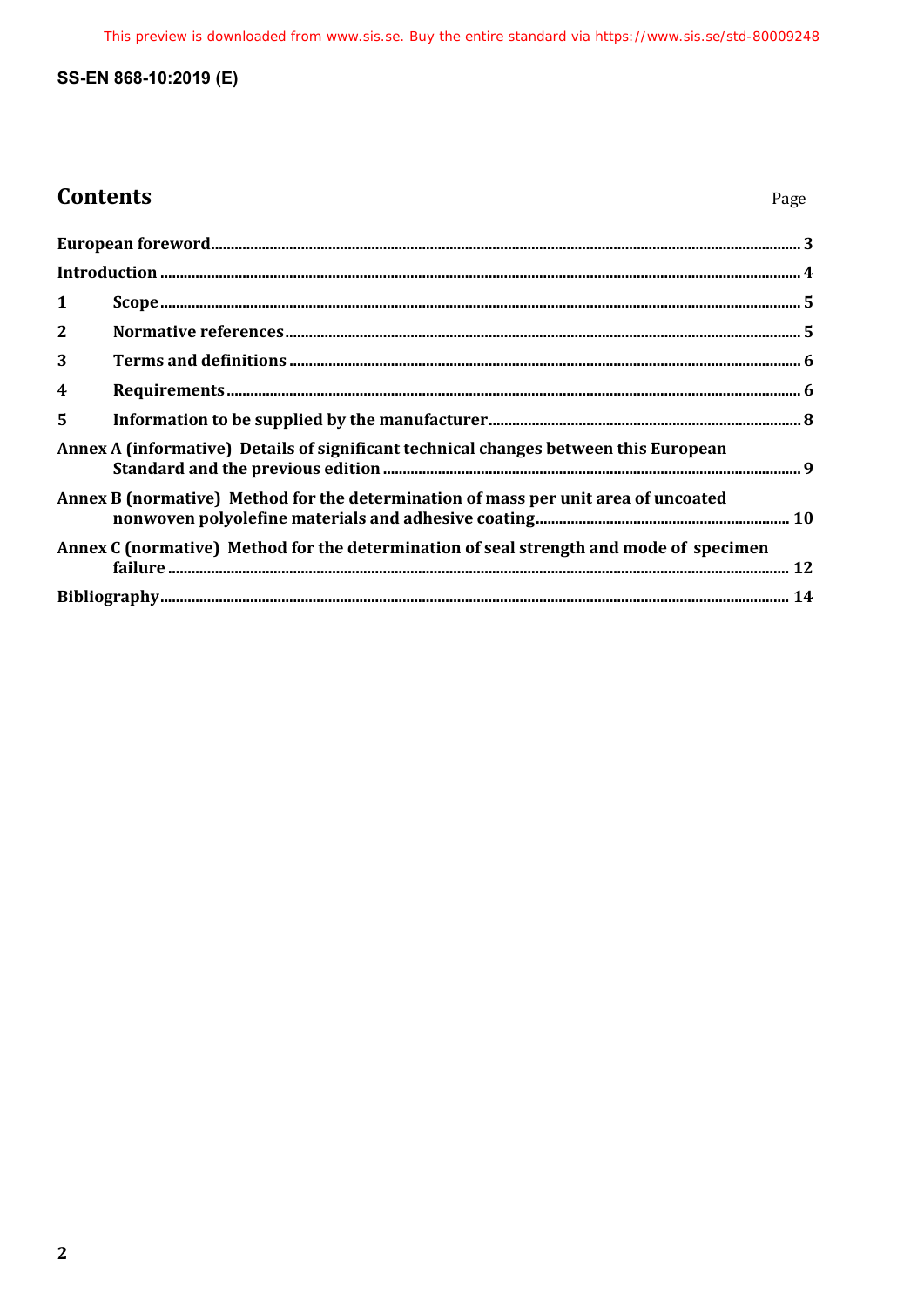### <span id="page-6-0"></span>**European foreword**

This document (EN 868-10:2018) has been prepared by Technical Committee CEN/TC 102 "Sterilizers and associated equipment for processing of medical devices", the secretariat of which is held by DIN.

This European Standard shall be given the status of a national standard, either by publication of an identical text or by endorsement, at the latest by June 2019, and conflicting national standards shall be withdrawn at the latest by June 2019.

Attention is drawn to the possibility that some of the elements of this document may be the subject of patent rights. CEN shall not be held responsible for identifying any or all such patent rights.

This document supersedes EN 868-10:2009.

Annex A provides details of significant technical changes between this European Standard and the previous edition.

EN 868 consists of the following parts, under the general title *Packaging for terminally sterilized medical devices*:

- *Part 2: Sterilization wrap Requirements and test methods;*
- *Part 3: Paper for use in the manufacture of paper bags (specified in* EN 868-4*) and in the manufacture of pouches and reels (specified in* EN 868-5*) — Requirements and test methods;*
- *Part 4: Paper bags Requirements and test methods;*
- *Part 5: Sealable pouches and reels of porous materials and plastic film construction Requirements and test methods;*
- *Part 6: Paper for low temperature sterilization processes Requirements and test methods;*
- *Part 7: Adhesive coated paper for low temperature sterilization processes Requirements and test methods;*
- *Part 8: Re-usable sterilization containers for steam sterilizers conforming to* EN 285 *Requirements and test methods;*
- *Part 9: Uncoated nonwoven materials of polyolefines Requirements and test methods;*
- *Part 10: Adhesive coated nonwoven materials of polyolefines Requirements and test methods.*

In addition, ISO/TC 198 "Sterilization of health care products" in collaboration with CEN/TC 102 "Sterilizers and associated equipment for processing of medical devices" has prepared the EN ISO 11607 series "Packaging for terminally sterilized medical devices". The EN ISO 11607 series specifies general requirements for materials, sterile barrier systems and packaging systems (Part 1) and validation requirements for forming, sealing and assembly processes (Part 2).

According to the CEN-CENELEC Internal Regulations, the national standards organisations of the following countries are bound to implement this European Standard: Austria, Belgium, Bulgaria, Croatia, Cyprus, Czech Republic, Denmark, Estonia, Finland, Former Yugoslav Republic of Macedonia, France, Germany, Greece, Hungary, Iceland, Ireland, Italy, Latvia, Lithuania, Luxembourg, Malta, Netherlands, Norway, Poland, Portugal, Romania, Serbia, Slovakia, Slovenia, Spain, Sweden, Switzerland, Turkey and the United Kingdom.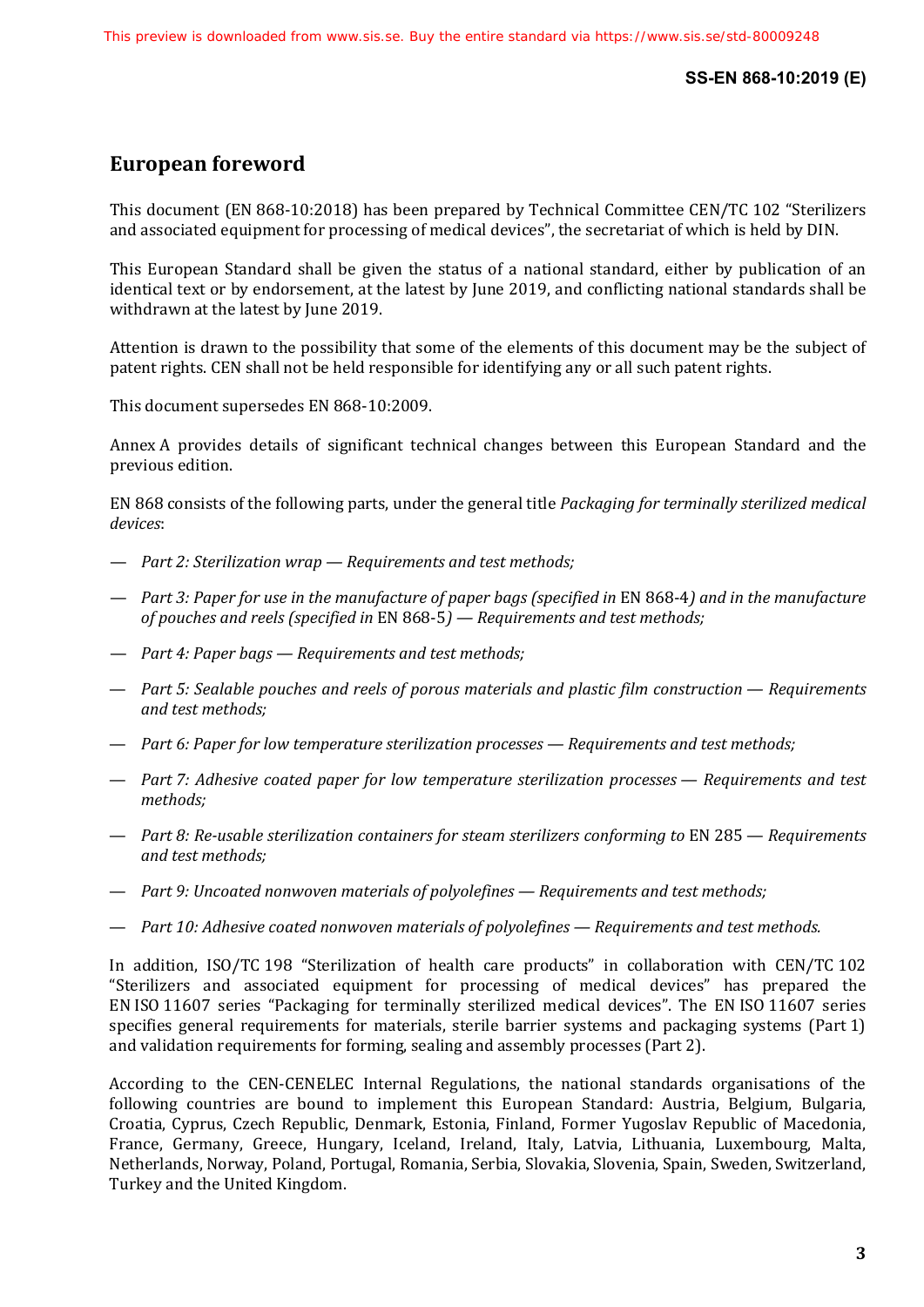### <span id="page-7-0"></span>**Introduction**

The EN ISO 11607 series consists of two parts under the general title "Packaging for terminally sterilized medical devices". Part 1 of this series specifies general requirements and test methods for materials, preformed sterile barrier systems, sterile barrier systems and packaging systems that are intended to maintain sterility of terminally sterilized medical devices to the point of use. Part 2 of this series specifies validation requirements for forming, sealing and assembly processes.

General requirements for all types of sterile barrier systems are provided by EN ISO 11607-1.

The EN 868 series can be used to demonstrate compliance with one or more of the requirements specified in EN ISO 11607-1.

CEN/TC 102/WG 4 also appreciates the initiatives of CEN with regard to the minimization of adverse environmental impacts by standards. It was agreed that this subject should be given priority during the next edition of the EN ISO 11607 series that is the basic reference for all parts of the EN 868 series.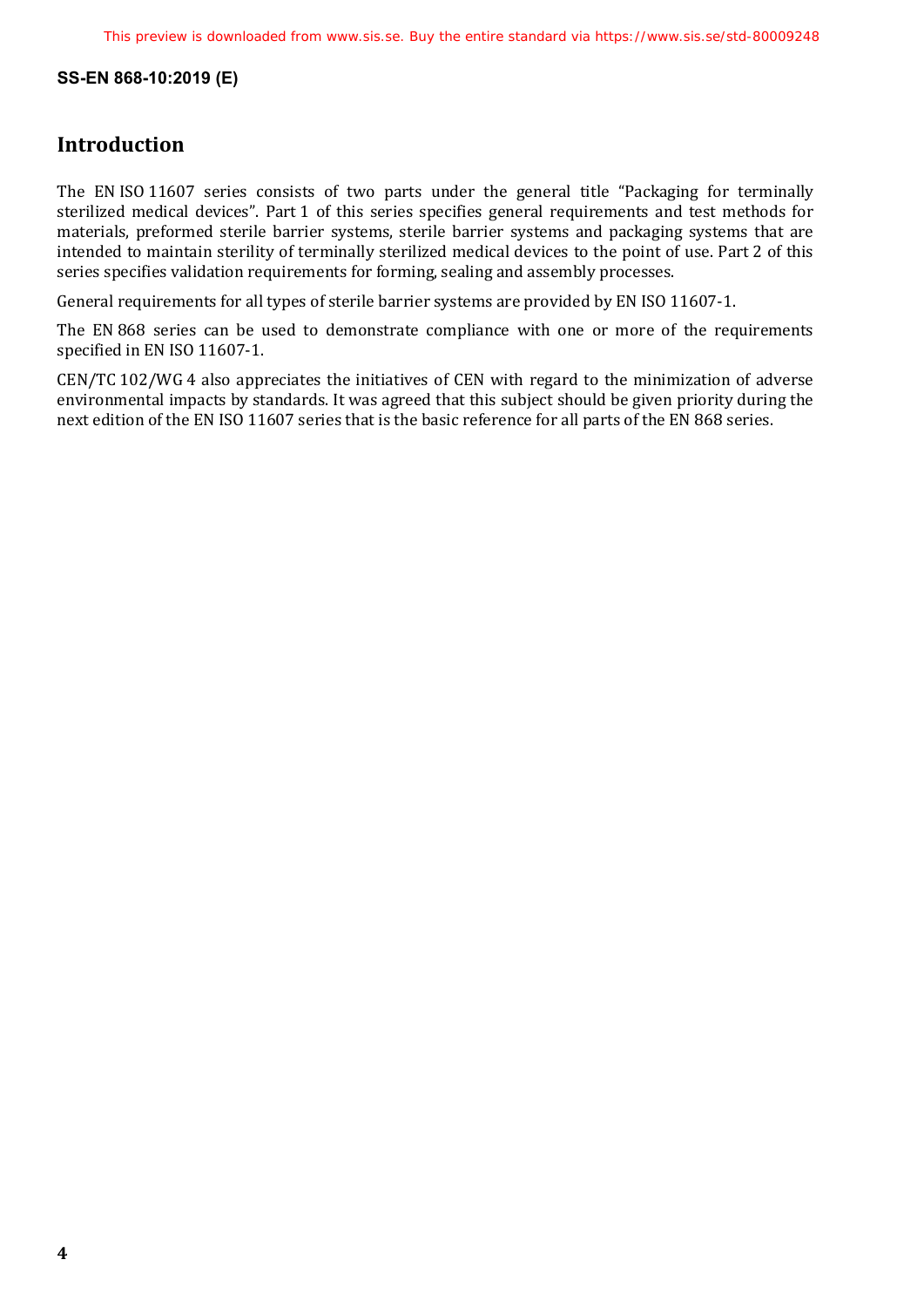#### <span id="page-8-0"></span>**1 Scope**

This document specifies test methods and values for sealable adhesive coated nonwoven materials of polyolefines, manufactured from nonwovens complying with EN 868-9 used for sterile barrier systems and/or packaging systems that are intended to maintain sterility of terminally sterilized medical devices to the point of use.

Other than the general requirements as specified in EN ISO 11607-1 and EN ISO 11607-2 this part of EN 868 specifies materials, test methods and values that are specific to the products covered by this document.

The materials specified in this part of EN 868 are intended for single use only.

#### <span id="page-8-1"></span>**2 Normative references**

The following documents are referred to in the text in such a way that some or all of their content constitutes requirements of this document. For dated references, only the edition cited applies. For undated references, the latest edition of the referenced document (including any amendments) applies.

EN ISO 536, *Paper and board — Determination of grammage (ISO 536)*

ISO 811, *Textiles — Determination of resistance to water penetration — Hydrostatic pressure test*

EN ISO 1924-2, *Paper and board — Determination of tensile properties — Part 2: Constant rate of elongation method (20 mm/min) (ISO 1924-2)*

EN ISO 1974, *Paper — Determination of tearing resistance — Elmendorf method (ISO 1974)*

EN ISO 2758, *Paper — Determination of bursting strength (ISO 2758)*

EN ISO 11607-1:2017, *Packaging for terminally sterilized medical devices — Part 1: Requirements for materials, sterile barrier systems and packaging systems (ISO 11607-1:2006, including Amd 1:2014)*

ISO 5636-3, *Paper and board — Determination of air permeance (medium range) — Part 3: Bendtsen method*

ISO 6588-2, *Paper, board and pulps — Determination of pH of aqueous extracts — Part 2: Hot extraction*

ISO 8601, *Data elements and interchange formats — Information interchange — Representation of dates and times*

ASTM D2724, *Standard Test Methods for Bonded, Fused, and Laminated Apparel Fabrics*

ASTM F88/F88M:2015, *Standard Test Method for Seal Strength of Flexible Barrier Materials*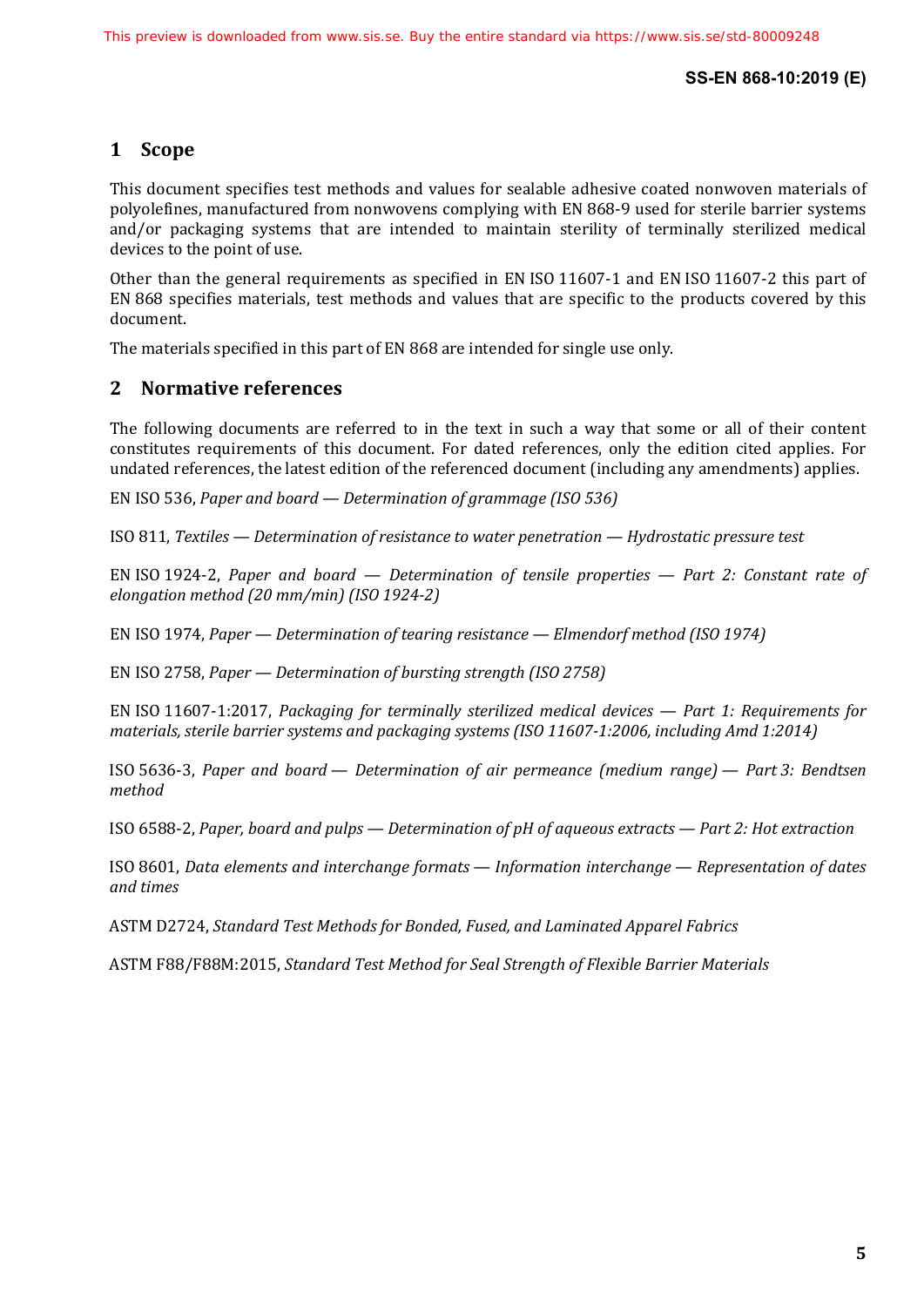#### <span id="page-9-0"></span>**3 Terms and definitions**

For the purposes of this document, the terms and definitions given in EN ISO 11607-1:2017 apply.

ISO and IEC maintain terminological databases for use in standardization at the following addresses:

- IEC Electropedia: available a[t http://www.electropedia.org/](http://www.electropedia.org/)
- ISO Online browsing platform: available at<http://www.iso.org/obp>

#### <span id="page-9-1"></span>**4 Requirements**

#### **4.1 General**

For any material, preformed sterile barrier system or sterile barrier system, the requirements of EN ISO 11607-1 shall apply.

This part of EN 868 only introduces performance requirements and test methods that are specific to the products covered by this part of EN 868 but does not add or modify the general requirements specified in EN ISO 11607-1.

As such, the particular requirements in 4.3 can be used to demonstrate compliance with one or more but not all of the requirements of EN ISO 11607-1.

NOTE 1 Compliance to EN 868-10 does not automatically mean compliance to EN ISO 11607-1.

A confirmation of compliance to EN 868-10 shall contain a statement whether EN ISO 11607-1 is covered.

NOTE 2 When additional materials are used inside the sterile barrier system in order to ease the organization, drying or aseptic presentation (e.g. inner wrap, indicators, packing lists, mats, instrument organizer sets, tray liners or an additional envelope around the medical device) then other requirements, including the determination of the acceptability of these materials during validation activities, can apply.

#### **4.2 Materials**

**4.2.1** The coated material shall be translucent or opaque and made of continuous filaments of polyolefines of a high level of purity and shall not release any substances in such quantities as could constitute a health risk.

NOTE Attention is drawn to EN ISO 10993-1.

**4.2.2** The coated material shall not react with, contaminate, transfer to, or adversely affect the product packed in it, before, during or after sterilization.

**4.2.3** Conditioned material for testing shall comply with the test sample conditioning requirements of EN ISO 11607-1:2017, Clause 4.

#### **4.3 Performance requirements and test methods**

**4.3.1** No colour shall leach out of the material. Compliance shall be tested by visual examination of a hot extract prepared in accordance with the method given in ISO 6588-2 modified to test temperature of  $(60 \pm 5)$  °C.

**4.3.2** The average mass of  $1 \text{ m}^2$  of the conditioned material when tested in accordance with EN ISO 536 shall be within ± 15 % of the nominal value stated by the manufacturer.